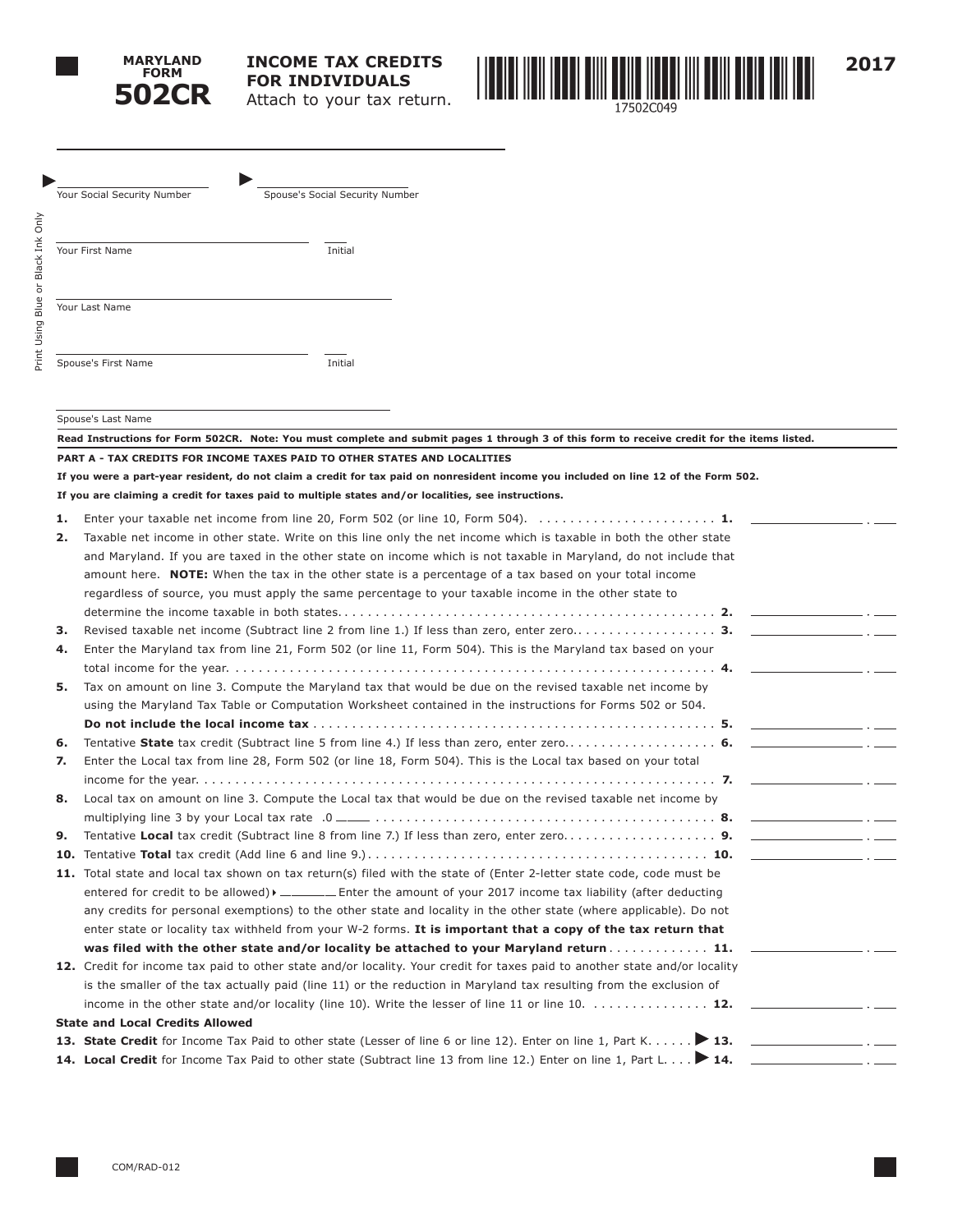

## **INCOME TAX CREDITS FOR INDIVIDUALS** Attach to your tax return.



| NAME |                                                                                                                                                  |     | <b>SSN</b>                                                     |                                    |                                                                                                               |    |                                                                                                                                                                                                                                                                                                                        |
|------|--------------------------------------------------------------------------------------------------------------------------------------------------|-----|----------------------------------------------------------------|------------------------------------|---------------------------------------------------------------------------------------------------------------|----|------------------------------------------------------------------------------------------------------------------------------------------------------------------------------------------------------------------------------------------------------------------------------------------------------------------------|
|      | <b>PART B - CREDIT FOR CHILD AND DEPENDENT CARE EXPENSES</b>                                                                                     |     |                                                                |                                    |                                                                                                               |    |                                                                                                                                                                                                                                                                                                                        |
| 1.   | Enter your federal adjusted gross income from line 1 of Form 502 or line 17, column 1 of                                                         |     |                                                                |                                    |                                                                                                               |    |                                                                                                                                                                                                                                                                                                                        |
|      |                                                                                                                                                  |     |                                                                |                                    |                                                                                                               |    |                                                                                                                                                                                                                                                                                                                        |
| 2.   |                                                                                                                                                  |     |                                                                |                                    |                                                                                                               |    |                                                                                                                                                                                                                                                                                                                        |
| 3.   | Enter the decimal amount from the chart in the instructions that applies to the amount on line $1, \ldots, \ldots, 3$ .                          |     |                                                                |                                    |                                                                                                               |    |                                                                                                                                                                                                                                                                                                                        |
| 4.   |                                                                                                                                                  |     |                                                                |                                    |                                                                                                               |    |                                                                                                                                                                                                                                                                                                                        |
|      | <b>PART C - QUALITY TEACHER INCENTIVE CREDIT</b>                                                                                                 |     |                                                                |                                    | <b>Enter the Name of Qualified Employer</b>                                                                   |    |                                                                                                                                                                                                                                                                                                                        |
| 1.   | Enter the Maryland public school system or a State or local correctional                                                                         |     |                                                                |                                    | Taxpayer A                                                                                                    |    | Taxpayer B                                                                                                                                                                                                                                                                                                             |
|      |                                                                                                                                                  |     |                                                                |                                    |                                                                                                               |    |                                                                                                                                                                                                                                                                                                                        |
| 2.   |                                                                                                                                                  |     |                                                                |                                    |                                                                                                               |    |                                                                                                                                                                                                                                                                                                                        |
| 3.   |                                                                                                                                                  |     |                                                                |                                    |                                                                                                               |    |                                                                                                                                                                                                                                                                                                                        |
| 4.   |                                                                                                                                                  |     |                                                                |                                    |                                                                                                               |    | 4. $\frac{1}{2}$ $\frac{1}{2}$ $\frac{1}{2}$ $\frac{1}{2}$ $\frac{1}{2}$ $\frac{1}{2}$ $\frac{1}{2}$ $\frac{1}{2}$ $\frac{1}{2}$ $\frac{1}{2}$ $\frac{1}{2}$ $\frac{1}{2}$ $\frac{1}{2}$ $\frac{1}{2}$ $\frac{1}{2}$ $\frac{1}{2}$ $\frac{1}{2}$ $\frac{1}{2}$ $\frac{1}{2}$ $\frac{1}{2}$ $\frac{1}{2}$ $\frac{1}{2}$ |
| 5.   |                                                                                                                                                  |     |                                                                |                                    |                                                                                                               |    |                                                                                                                                                                                                                                                                                                                        |
| 6.   | Enter the lesser of line 4 or line 5 here. $\ldots \ldots \ldots \ldots \ldots \ldots \ldots \ldots \ldots$ . 6.                                 |     |                                                                |                                    |                                                                                                               |    |                                                                                                                                                                                                                                                                                                                        |
| 7.   | Total (Add amounts from line 6, for Taxpayers A and B) Enter here and                                                                            |     |                                                                |                                    |                                                                                                               |    |                                                                                                                                                                                                                                                                                                                        |
|      |                                                                                                                                                  |     |                                                                |                                    |                                                                                                               |    |                                                                                                                                                                                                                                                                                                                        |
|      | PART D - CREDIT FOR AQUACULTURE OYSTER FLOATS                                                                                                    |     |                                                                |                                    |                                                                                                               |    |                                                                                                                                                                                                                                                                                                                        |
| 1.   | Enter the amount paid to purchase an aquaculture oyster float(s)                                                                                 |     |                                                                |                                    |                                                                                                               |    |                                                                                                                                                                                                                                                                                                                        |
|      |                                                                                                                                                  |     |                                                                |                                    |                                                                                                               |    |                                                                                                                                                                                                                                                                                                                        |
|      | PART E - LONG-TERM CARE INSURANCE CREDIT: (THIS IS A ONE-TIME CREDIT.)                                                                           |     |                                                                |                                    |                                                                                                               |    |                                                                                                                                                                                                                                                                                                                        |
|      | Answer the questions and see instructions below before completing Columns A through E for each person                                            |     |                                                                |                                    |                                                                                                               |    |                                                                                                                                                                                                                                                                                                                        |
|      | for whom you paid long-term care insurance premiums.                                                                                             |     |                                                                |                                    |                                                                                                               |    |                                                                                                                                                                                                                                                                                                                        |
|      | Question 1 - Did the insured individual have long-term care insurance prior to July 1, 2000?                                                     |     |                                                                |                                    |                                                                                                               |    | Yes<br>No                                                                                                                                                                                                                                                                                                              |
|      | <b>Question 2 -</b> Is the credit being claimed for the insured individual in this year by any other taxpayer?                                   |     |                                                                |                                    |                                                                                                               |    | Yes<br>No                                                                                                                                                                                                                                                                                                              |
|      |                                                                                                                                                  |     |                                                                |                                    |                                                                                                               |    | Yes<br>No                                                                                                                                                                                                                                                                                                              |
|      | <b>Question 4 -</b> Is the insured individual for whom the credit is being claimed a nonresident of Maryland?                                    |     |                                                                |                                    |                                                                                                               |    | Yes<br>No                                                                                                                                                                                                                                                                                                              |
|      | If you answered YES to any of the above questions, that insured person does NOT qualify for the credit.                                          |     |                                                                |                                    |                                                                                                               |    |                                                                                                                                                                                                                                                                                                                        |
|      | Complete Columns A through D only for insured individuals who qualify for credit. Enter in Column E the lesser of the amount of premium paid for |     |                                                                |                                    |                                                                                                               |    |                                                                                                                                                                                                                                                                                                                        |
|      | each insured person or: $\bullet$ \$410 for those insured who are 40 or less, as of 12/31/17                                                     |     |                                                                |                                    |                                                                                                               |    |                                                                                                                                                                                                                                                                                                                        |
|      |                                                                                                                                                  |     | • \$500 for those insured who are over age 40, as of 12/31/17. |                                    |                                                                                                               |    |                                                                                                                                                                                                                                                                                                                        |
|      | Add the amounts in Column E and enter the total on line 5 (total) and on Part K, line 5.                                                         |     |                                                                |                                    |                                                                                                               |    |                                                                                                                                                                                                                                                                                                                        |
|      | Column A                                                                                                                                         |     | Column B                                                       |                                    | Column D                                                                                                      |    | Column E                                                                                                                                                                                                                                                                                                               |
|      | <b>Name of Qualifying Insured</b>                                                                                                                | Age | Social Security No.                                            | Column C<br><b>Relationship to</b> | <b>Amount of Premium Paid</b>                                                                                 |    | <b>Credit Amount</b>                                                                                                                                                                                                                                                                                                   |
|      | <b>Individual</b>                                                                                                                                |     | of Insured                                                     | <b>Taxpayer</b>                    |                                                                                                               |    |                                                                                                                                                                                                                                                                                                                        |
| 1.   |                                                                                                                                                  |     |                                                                |                                    |                                                                                                               |    |                                                                                                                                                                                                                                                                                                                        |
| 2.   |                                                                                                                                                  |     |                                                                |                                    | $\frac{1}{2}$ . $\frac{1}{2}$ . $\frac{1}{2}$ . $\frac{1}{2}$ . $\frac{1}{2}$ . $\frac{1}{2}$ . $\frac{1}{2}$ |    |                                                                                                                                                                                                                                                                                                                        |
| 3.   |                                                                                                                                                  |     |                                                                |                                    | ▶                                                                                                             |    |                                                                                                                                                                                                                                                                                                                        |
| 4.   |                                                                                                                                                  |     |                                                                |                                    |                                                                                                               | 4. | the control of the control of the control of                                                                                                                                                                                                                                                                           |
| 5.   |                                                                                                                                                  |     |                                                                |                                    | <b>TOTAL</b>                                                                                                  | 5. |                                                                                                                                                                                                                                                                                                                        |
|      | PART F - CREDIT FOR PRESERVATION AND CONSERVATION EASEMENTS                                                                                      |     |                                                                |                                    |                                                                                                               |    |                                                                                                                                                                                                                                                                                                                        |
|      | PTE members may not use the Form 502CR to claim this credit.                                                                                     |     |                                                                |                                    | <b>Taxpayer A</b>                                                                                             |    | <b>Taxpayer B</b>                                                                                                                                                                                                                                                                                                      |
| 1.   | Enter the portion of the total current-year conveyance amount, and any                                                                           |     |                                                                |                                    |                                                                                                               |    |                                                                                                                                                                                                                                                                                                                        |
|      | carryover from prior year(s), attributable to each taxpayer $\dots$ 1.                                                                           |     |                                                                |                                    |                                                                                                               |    | $1.$ The contract of $\mathbb{R}^n$ and $\mathbb{R}^n$                                                                                                                                                                                                                                                                 |
| 2.   | Enter the amount of any payment received for the easement by each                                                                                |     |                                                                |                                    |                                                                                                               |    |                                                                                                                                                                                                                                                                                                                        |
|      |                                                                                                                                                  |     |                                                                |                                    |                                                                                                               |    |                                                                                                                                                                                                                                                                                                                        |
| 3.   |                                                                                                                                                  |     |                                                                |                                    |                                                                                                               |    | 3.                                                                                                                                                                                                                                                                                                                     |
| 4.   | Enter the amount from line 21 of Form 502; line 32c of Form 505; line 33 of                                                                      |     |                                                                |                                    |                                                                                                               |    |                                                                                                                                                                                                                                                                                                                        |
|      |                                                                                                                                                  |     |                                                                |                                    |                                                                                                               |    |                                                                                                                                                                                                                                                                                                                        |
| 5.   | Enter the lesser of line 3 or 4 here. (If you itemize deductions,                                                                                |     |                                                                |                                    |                                                                                                               |    |                                                                                                                                                                                                                                                                                                                        |
|      |                                                                                                                                                  |     |                                                                |                                    |                                                                                                               |    |                                                                                                                                                                                                                                                                                                                        |

| $J$ . Line the resser of fine $J$ or $\tau$ field. (If you hermal deductions, |  |
|-------------------------------------------------------------------------------|--|
|                                                                               |  |
|                                                                               |  |
|                                                                               |  |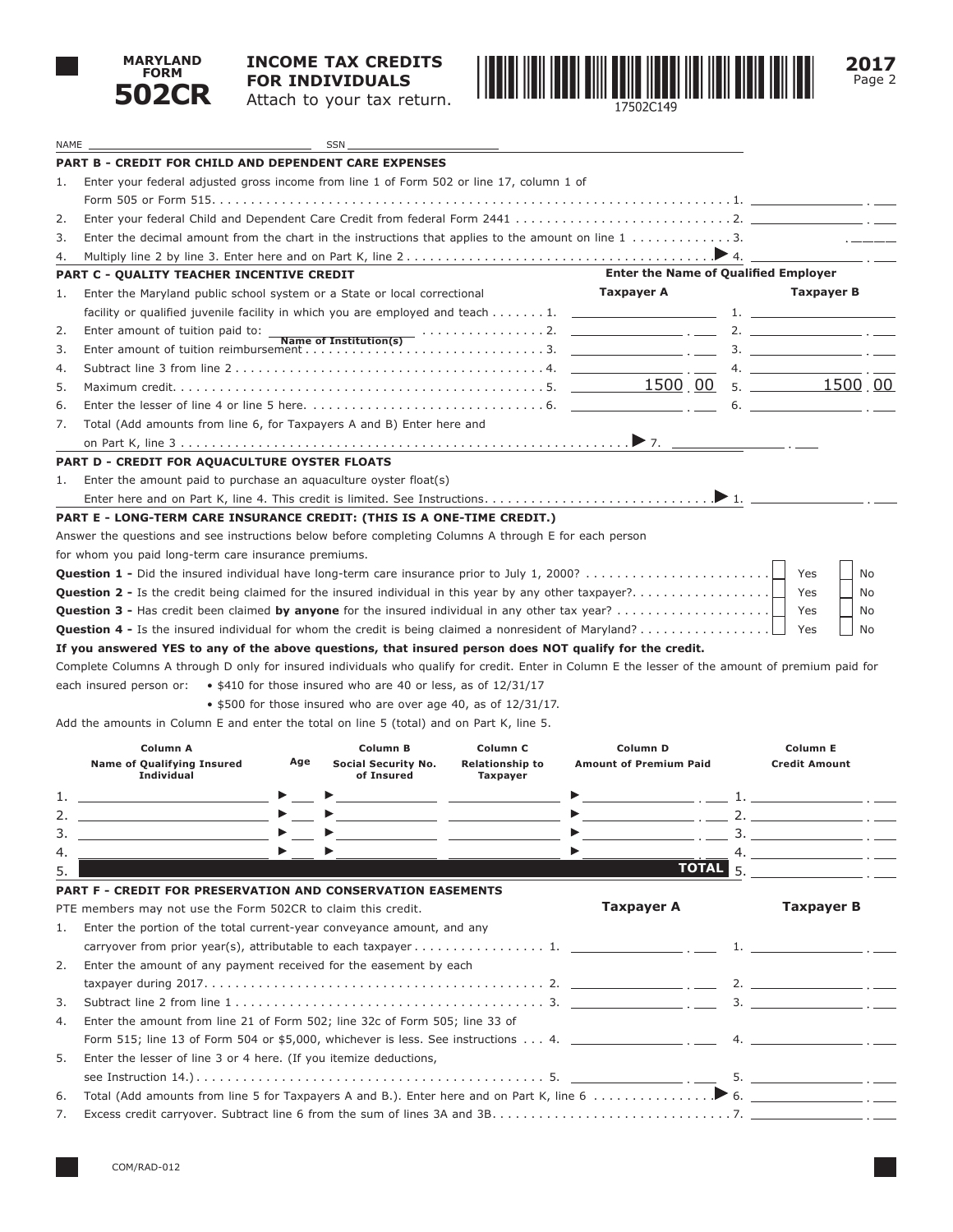



| NAME | SSN                                                                                                                                             |                                             |  |
|------|-------------------------------------------------------------------------------------------------------------------------------------------------|---------------------------------------------|--|
|      | <b>PART G - RESERVED FOR FUTURE USE</b>                                                                                                         |                                             |  |
|      |                                                                                                                                                 |                                             |  |
|      | PART H - COMMUNITY INVESTMENT TAX CREDIT ** must attach required certification                                                                  |                                             |  |
|      | This credit is limited to individual taxpayers who have elected not to claim this credit on Form 500CR. If you have an Excess Carryover on Form |                                             |  |
|      | 500CR attributable to any credit other than the Community Investment Tax Credit (CITC), you are not eligible to claim the CITC on Form 502CR.   |                                             |  |
|      | You must use Form 500CR. Also, PTE members may not elect to use Form 502CR to claim the CITC.                                                   |                                             |  |
| 1.   |                                                                                                                                                 |                                             |  |
| 2.   |                                                                                                                                                 |                                             |  |
| 3.   |                                                                                                                                                 |                                             |  |
| 4.   |                                                                                                                                                 |                                             |  |
| 5.   |                                                                                                                                                 |                                             |  |
|      | PART I - ENDOW MARYLAND TAX CREDIT ** must attach required certification                                                                        |                                             |  |
|      | This credit is limited to individual taxpayers who have elected not to claim this credit on Form 500CR.                                         |                                             |  |
| 1.   |                                                                                                                                                 |                                             |  |
| 2.   |                                                                                                                                                 |                                             |  |
| 3.   |                                                                                                                                                 |                                             |  |
| 4.   |                                                                                                                                                 |                                             |  |
| 5.   |                                                                                                                                                 |                                             |  |
|      | <b>Note:</b> Line 2 of Part I requires an addition to income. See Instruction 12.                                                               |                                             |  |
|      | PART J - PRECEPTORS IN AREAS WITH HEALTH CARE WORKFORCE SHORTAGES TAX CREDIT **must attach                                                      |                                             |  |
|      | required certification                                                                                                                          |                                             |  |
| 1.   | Physician Preceptorship Tax Credit: Enter amount certified by Department of Health and Mental Hygiene                                           |                                             |  |
|      |                                                                                                                                                 |                                             |  |
| 2.   | Nurse Practitioner Preceptorship Tax Credit: Enter amount certified by Department of Health                                                     |                                             |  |
|      |                                                                                                                                                 |                                             |  |
| 3.   |                                                                                                                                                 |                                             |  |
|      | PART K - INCOME TAX CREDIT SUMMARY                                                                                                              |                                             |  |
| 1.   |                                                                                                                                                 |                                             |  |
| 2.   |                                                                                                                                                 |                                             |  |
| 3.   |                                                                                                                                                 |                                             |  |
| 4.   |                                                                                                                                                 |                                             |  |
| 5.   |                                                                                                                                                 |                                             |  |
| 6.   |                                                                                                                                                 |                                             |  |
| 7.   |                                                                                                                                                 |                                             |  |
| 8.   |                                                                                                                                                 |                                             |  |
| 9.   |                                                                                                                                                 |                                             |  |
|      |                                                                                                                                                 |                                             |  |
|      | 11. Total (Add lines 1 through 10.) Enter this amount on line 24 of Form 502; line 14 of Form 504;                                              |                                             |  |
|      |                                                                                                                                                 |                                             |  |
|      | PART L - LOCAL INCOME TAX CREDIT SUMMARY                                                                                                        |                                             |  |
| 1.   |                                                                                                                                                 |                                             |  |
|      | Enter this amount on line 31 of Form 502; line 19 of Form 504.                                                                                  |                                             |  |
|      | PART M- REFUNDABLE INCOME TAX CREDITS                                                                                                           |                                             |  |
| 1.   |                                                                                                                                                 |                                             |  |
| 2.   |                                                                                                                                                 |                                             |  |
| 3.   | Refundable Business Income Tax Credit (See Instructions for Form 500CR.)                                                                        | You must file your return electronically to |  |
|      |                                                                                                                                                 | claim a business income tax credit.         |  |
| 4.   |                                                                                                                                                 |                                             |  |
| 5.   |                                                                                                                                                 |                                             |  |
| 6.   | Total. (Add lines 1 through 5.) Enter this amount on line 43 of Form 502, line 46 of Form 505                                                   |                                             |  |

or line 51 of Form 515. . 6.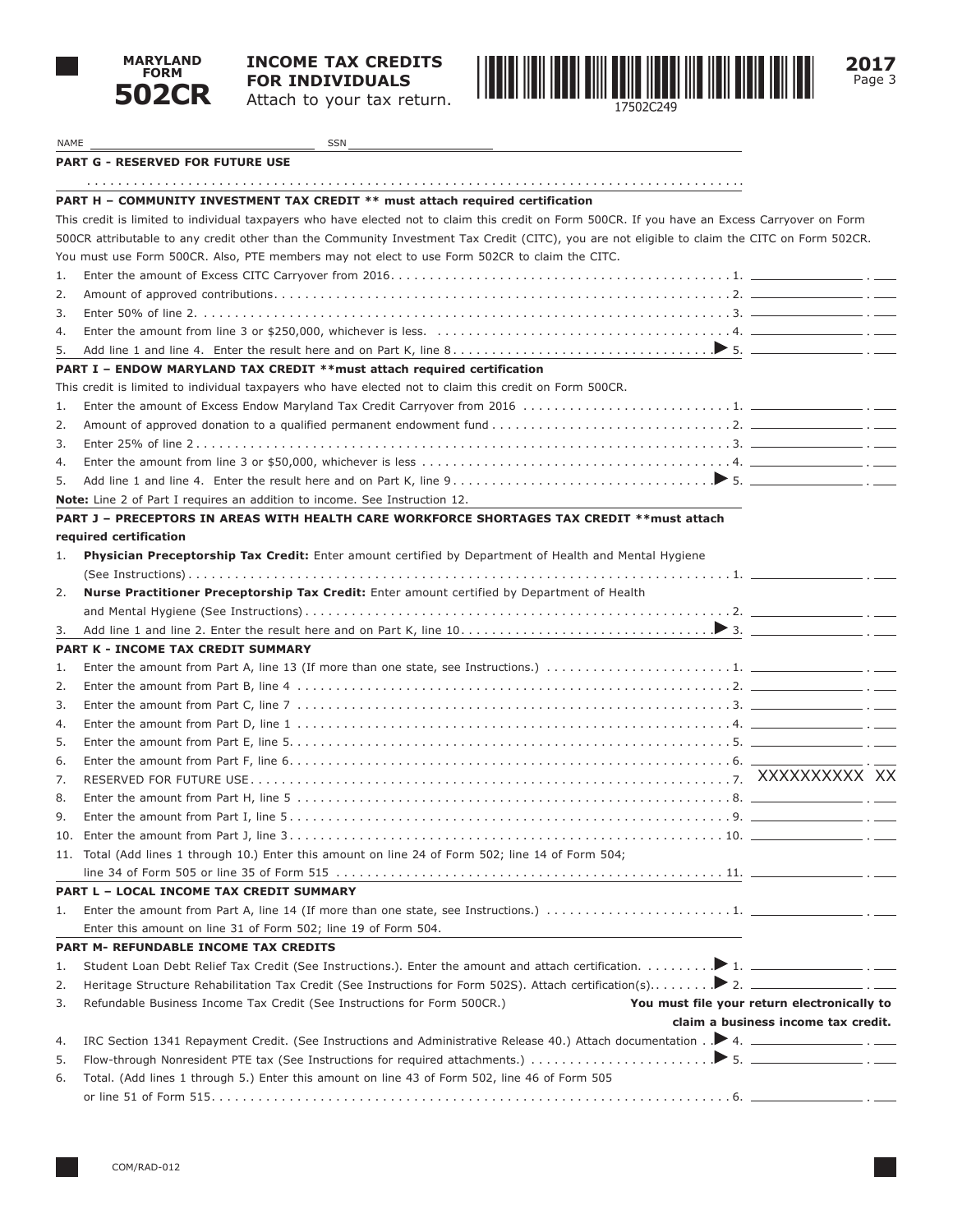

Ohio - OH  $\Omega$ 

#### **GENERAL INSTRUCTIONS**

**Purpose of Form.** Form 502CR is used to claim personal income tax credits for individuals (including resident fiduciaries).

You may report the following tax credits on this form: the Credit for Income Taxes Paid to Other States and Localities, Credit for Child and Dependent Care Expenses, Quality Teacher Incentive Credit, Long-Term Care Insurance Credit, Credit for Preservation and Conservation Easements, Credit for Aquaculture Oyster Floats, the Community Investment Tax Credit, the Endow Maryland Tax Credit, Preceptors in Areas with Health Care Workforce Shortages Tax Credit, Heritage Structure Rehabilitation Tax Credit, Student Loan Debt Relief Tax Credit (See Instructions.), Flow-Through Nonresident PTE Tax and IRC Section 1341 Repayment Credit. You must file Form 500CR electronically to claim a business income tax credit other than the Community Investment Tax Credit and Endow Maryland Tax Credit.

The Student Loan Debt Relief Tax Credit (See Instructions.), the Heritage Structure Rehabilitation Tax Credit and/or certain business tax credits from Form 500CR and the IRC Section 1341 Repayment Credit are refundable. All of the other credits may not exceed the state income tax.

Excess credit for the Preservation and Conservation Easements Tax Credit, Community Investment Tax Credit and Endow Maryland Tax Credit may be carried forward to the next tax year. Excess amounts of the other credits cannot be carried forward. **Note: Resident fiduciaries may use Form 502CR to claim only a credit for income taxes paid to other states and/or localities or a Credit for Preservation and Conservation Easements.** 

**Name and Other Information.** Type or print the name(s) as shown on Form 502, 505, 515 or 504 in the designated area. Enter the Social Security number for each taxpayer.

#### **Form 502CR must be attached to the annual return (Form 502, 504, 505 or 515).**

#### **PART A - CREDIT FOR INCOME TAXES PAID TO OTHER STATES AND LOCALITIES**

If you are a Maryland resident (including a resident fiduciary) and you paid income tax to another state, you may be eligible for State and local tax credits on your Maryland return. Nonresidents (filing Form 505, 515 or 504) are not eligible for this credit.

Find the state to which you paid a nonresident tax or the state of the locality to which you paid a nonresident tax in one of the following groups. The instructions for that group will tell you if you are eligible for credit and should complete Part A of Form 502CR. You must file your Maryland income tax return on Form 502 and complete lines 1 through 21 and line 28 of that form, or on Form 504 and complete lines 1 through 11 and line 18. Then complete Form 502CR Parts A, K, and L and attach to Form 502 or 504.

A completed, signed copy of the income tax return filed in the other state and/or locality must also be attached to Form 502 or 504.

**CAUTION:** Do not use the income or withholding tax reported on the wage and tax statement (W-2 Form) issued by your employer for the credit computation. Use the taxable income and the income tax calculated on the return you filed with the other state.

**Claiming Credit for Taxes Paid to Multiple States and Localities** If you are claiming credit for taxes paid to multiple states, a separate Form 502CR must be completed for each state. Total the amount from each Form 502CR, Part A, line 13 and line 14. Using only one Form 502CR as a summary section, record the total amount from line 13 of the separate Forms 502CR on line 1, Part K of the summary Form 502CR. Record the total amount from line 14 of the separate Forms 502CR on line 1, Part L of the summary Form 502CR.

**GROUP I** - Nonreciprocal - Credit is taken on the Maryland resident return.

| Alabama - AL     | Illinois - IL      | Mississippi - MS    |
|------------------|--------------------|---------------------|
| Arizona - AZ     | Indiana - IN       | Missouri - MO       |
| Arkansas - AR    | Iowa - IA          | Montana - MT        |
| California - CA  | Kansas - KS        | Nebraska - NE       |
| Colorado - CO    | Kentucky - KY      | New Hampshire - NH  |
| Connecticut - CT | Louisiana - LA     | New Jersey - NJ     |
| Delaware - DE    | Maine - ME         | New Mexico - NM     |
| Georgia - GA     | Massachusetts - MA | New York - NY       |
| Hawaii - HI      | Michigan - MI      | North Carolina - NC |
| Idaho - ID       | Minnesota - MN     | North Dakota - ND   |

| ۱Æ | Territories and<br>Possessions of the |
|----|---------------------------------------|

| Oklahoma - OK        | Vermont - VT         | Possessions of the       |
|----------------------|----------------------|--------------------------|
| Oregon - OR          | Virginia - VA        | <b>United States</b>     |
| Pennsylvania - PA    | (except wage income) | American Samoa - AS      |
| (except wage income) | Washington, DC - DC  | Guam - GU                |
| Rhode Island - RI    | (except wage income) | Northern Mariana         |
| South Carolina - SC  | West Virginia - WV   | Island - MP              |
| Tennessee - TN       | (except wage income) | Puerto Rico - PR         |
| Texas - TX           | Wisconsin - WI       | U.S. Virgin Islands - VI |
|                      |                      |                          |

Utah - UT

A Maryland resident (including a resident fiduciary) having income from one of these states must report the income on the Maryland return Form 502 or 504. To claim a credit for taxes paid to the other state, and/or local jurisdiction in the other state, complete Form 502CR and attach it and a copy of the other state's nonresident income tax return (not just your W-2 Form) and, if applicable, the local jurisdiction's nonresident income tax return to your Maryland return.

**GROUP II** - Reciprocal for wages, salaries, tips and commission income only.

| Pennsylvania - PA | Washington, DC - DC |
|-------------------|---------------------|
| Virginia - VA     | West Virginia - WV  |

Maryland has a reciprocal agreement with the states included in Group II. The agreement applies only to wages, salaries, tips and commissions. It does not apply to business income, farm income, rental income, gain from the sale of tangible property, etc. If you had such income subject to tax in these states, complete Form 502CR and attach it and a copy of the other state's nonresident income tax return (not just your W-2 Form) and, if applicable, the local tax jurisdiction's nonresident income tax return to your Maryland return.

If you had wages, plus income other than wages from a state listed in Group II, you should contact the taxing authorities in the other state to determine the proper method for filing the nonresident return.

**NOTE:** If you had wages subject to tax in a locality in Pennsylvania, you may file Form 502CR to claim a State and local tax credit. Enter the amount of tax that you paid to the locality on line 11, Part A of the Form 502CR.

**GROUP III** - No state income tax - No credit allowed.

| Alaska - AK  | South Dakota - SD |
|--------------|-------------------|
| Florida - FL | Washington - WA   |
| Nevada - NV  | Wyoming - WY      |

You must report income from these states on your Maryland resident return. You cannot claim any credit for income earned in these states because you did not pay any income tax to the other state.

#### **PART A – IMPORTANT NOTE FOR DUAL RESIDENTS**

A person may be a resident of more than one state at the same time for income tax purposes. If you must file a resident return with both Maryland and another state, use the following rules to determine where the credit should be taken:

- 1. A person who is domiciled in Maryland and who is subject to tax as a resident of any of the states listed in Group I or II can claim a credit on the Maryland return (Form 502) using Part A of Form 502CR.
- 2. A person domiciled in any state listed in Group I or II who must file a resident return with Maryland must take the credit in the state of domicile.

#### **PART A – SPECIAL INSTRUCTIONS**

**Members of Pass-through Entities** - When a partnership, S corporation, limited liability company (LLC) or business trust files a composite return on behalf of its partners, shareholders or members with states in Groups I and II, Maryland resident partners, shareholders or members may claim a credit for their share of the tax paid. Attach a copy of the composite return filed with each of the other states. In lieu of the composite return, attach a statement(s) from the pass-through entity showing your share of the total income, your share of the taxable net income and your share of the tax liability in each of the other states.

Complete a separate Form 502CR Part A for each state, entering your share of the taxable net income on line 2 and your share of the tax liability on line 11. Do not enter the amount of tax withheld on your behalf as shown on the Maryland Schedule K-1 or other statement issued to you by the pass-through entity. Total the amount from each Form 502CR, Part A, line 13. Using only one summary Form 502CR, record the total on Part K, line 1. Total the amount from each Form 502CR, Part A, line 14.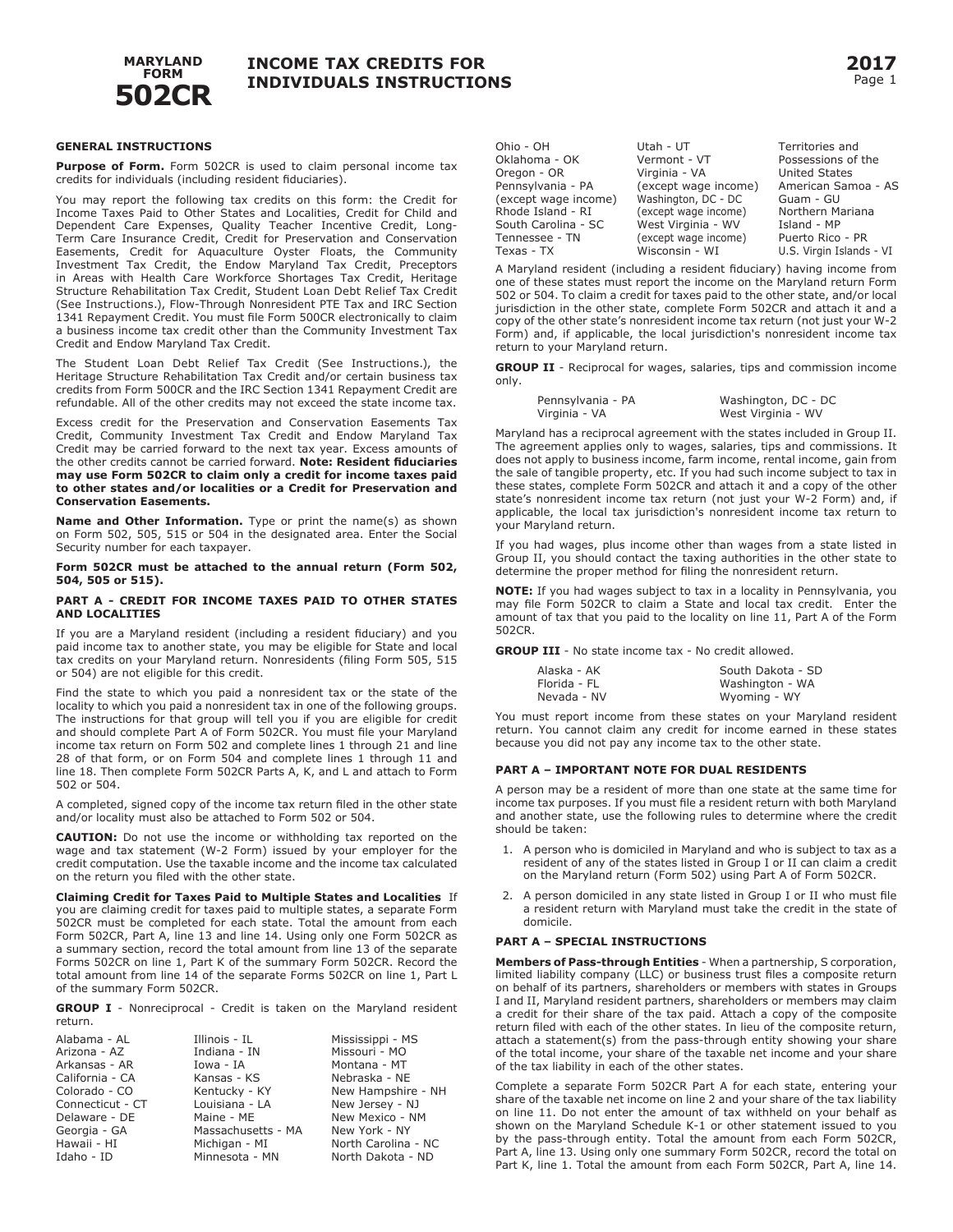

Using the summary Form 502CR, record the total on Part L, line 1. Write "SUMMARY" across the top of page 1 of the summary Form 502CR.

If the Maryland resident must file an individual nonresident return reporting the partnership, S corporation, LLC or business trust income, a separate Form 502CR must be completed for each state and submitted with a copy of the return filed with the other state.

For both composite returns and individual returns, no credit is available for taxes paid to states in Group III.

**Shareholders of S Corporations** - Maryland resident shareholders can claim a credit for taxes paid by an S corporation to a state which does not recognize federal S corporation treatment. A copy of the corporation return filed in the other state is required to be attached to the Maryland return. A separate Form 502CR should be completed for each state showing the following information:



**NOTE:** A preliminary calculation using Form 502 must be made before calculating the credit on Form 502CR. Complete lines 1 through 21 and line 28 on Form 502 to determine the amounts to be used for the 502CR computation.

The credit amount shown on lines 13 and 14 of Part A, Form 502CR then must be included as an addition to income on line 5 of the Form 502 you will file. (See Instruction 12 - Additions to Income - in the Resident Instruction Booklet)

**D.C. Unincorporated Business Franchise Tax** - Self-employed individuals and partners in a partnership who are subject to D.C. unincorporated business franchise tax may claim a credit on Form 502CR. A copy of the D.C. return is required for self-employed individuals and for partners, a K-1 or other statement from the partnership showing the partner's share of income and the partner's share of the D.C. tax.

**Installment Sales in Another State** - You may be eligible for credit for taxes paid to another state and/or locality for gain recognized on installment, sales proceeds, even if the other state and/or locality required the total be recognized in an earlier tax year. The gain must have been deferred for federal tax purposes, but fully taxed in the year of the sale by another state and/or locality that does not recognize the deferral. The credit allowed is the amount of the gain taxed in Maryland in the current year multiplied by the lesser of:

• the highest State plus local tax rate used on your Maryland tax return OR

• the tax rate imposed by the other state and/or locality on the gain.

## **PART B - CREDIT FOR CHILD AND DEPENDENT CARE EXPENSES**

If you are eligible for a Child and Dependent Care Credit on your federal income tax return, Form 1040 or 1040A for tax year 2017, you may

be entitled to a credit on your Maryland state income tax return. The credit starts at 32.5% of the federal credit allowed, but is phased out for taxpayers with federal adjusted gross incomes above \$41,000 (\$20,500 for individuals who are married, but file separate income tax returns). No credit is allowed for an individual whose federal adjusted gross income exceeds \$50,000 (\$25,000 for married filing separately). Use the CREDIT FOR CHILD AND DEPENDENT CARE EXPENSES CHART to determine the decimal amount to be entered on line 3 of Part B.

## **PART C - QUALITY TEACHER INCENTIVE CREDIT**

If you are a qualified teacher, you may be able to claim a credit against your State tax liability for tuition paid to take graduate-level courses required to maintain certification. This credit applies to individuals who:

- a. Currently hold a standard professional certificate or advanced professional certificate;
- b. Are employed by a county/city board of education in Maryland, a state or local correctional facility, or a juvenile correctional facility as listed below in the note;
- c. Teach in a public school or qualified facility and receive a satisfactory performance;
- d. Successfully complete the courses with a grade of B or better; and
- e. Have not been fully reimbursed by the state/county/city for these expenses.

Only the unreimbursed portion qualifies for the credit.

Each spouse that qualifies may claim this credit. Complete a separate column in the worksheet for each spouse.

**NOTE:** Qualified juvenile facilities are: the Alfred D. Noyes Children's Center; the Baltimore City Juvenile Justice Center; the Charles H. Hickey, Jr. School; the Cheltenham Youth Facility; the J. DeWeese Carter Center; the Lower Eastern Shore Children's Center; the Thomas J. S. Waxter Children's Center; the Victor Cullen Center; the Western Maryland Children's Center; and the youth centers.

## **INSTRUCTIONS**

- **Line 1** Enter the name of the Maryland public school system or State or local correctional facility or qualified juvenile facility in which you are employed and teach.
- **Line 2** Enter the amount of tuition paid for graduate-level courses for each qualifying teacher and the name of the institution(s) to which it was paid.
- **Line 3** Enter the amount received as a reimbursement for tuition from your employer.
- **Line 5** The maximum amount of credit allowed is \$1,500 for each qualifying individual.
- **Line 6** The credit is limited to the amount paid less any reimbursement up to the maximum amount allowed for each qualifying individual. Enter the lesser of line 4 or line 5.
- **Line 7** Enter the total of line 6, for Taxpayers A and B. Also enter this amount on Part K, line 3.

| <b>CREDIT FOR CHILD AND DEPENDENT CARE EXPENSES CHART</b> |                                                                                                  |                       |          |                                                                             |  |  |
|-----------------------------------------------------------|--------------------------------------------------------------------------------------------------|-----------------------|----------|-----------------------------------------------------------------------------|--|--|
|                                                           | If your filing status is Married Filing Separately and<br>your federal adjusted gross income is: | <b>Decimal Amount</b> |          | For all other filing statuses, if your federal<br>adjusted gross income is: |  |  |
| At Least                                                  | <b>But less than</b>                                                                             |                       | At least | <b>But less than</b>                                                        |  |  |
| $$0-$                                                     | \$20,501                                                                                         | .3250                 | \$0      | \$41,001                                                                    |  |  |
| \$20,501                                                  | \$21,001                                                                                         | .2925                 | \$41,001 | \$42,001                                                                    |  |  |
| \$21,001                                                  | \$21,501                                                                                         | .2600                 | \$42,001 | \$43,001                                                                    |  |  |
| \$21,501                                                  | \$22,001                                                                                         | .2275                 | \$43,001 | \$44,001                                                                    |  |  |
| \$22,001                                                  | \$22,501                                                                                         | .1950                 | \$44,001 | \$45,001                                                                    |  |  |
| \$22,501                                                  | \$23,001                                                                                         | .1625                 | \$45,001 | \$46,001                                                                    |  |  |
| \$23,001                                                  | \$23,501                                                                                         | .1300                 | \$46,001 | \$47,001                                                                    |  |  |
| \$23,501                                                  | \$24,001                                                                                         | .0975                 | \$47,001 | \$48,001                                                                    |  |  |
| \$24,001                                                  | \$24,501                                                                                         | .0650                 | \$48,001 | \$49,001                                                                    |  |  |
| \$24,501                                                  | \$25,001                                                                                         | .0325                 | \$49,001 | \$50,001                                                                    |  |  |
| \$25,001                                                  | or over                                                                                          | .0000                 | \$50,001 | or over                                                                     |  |  |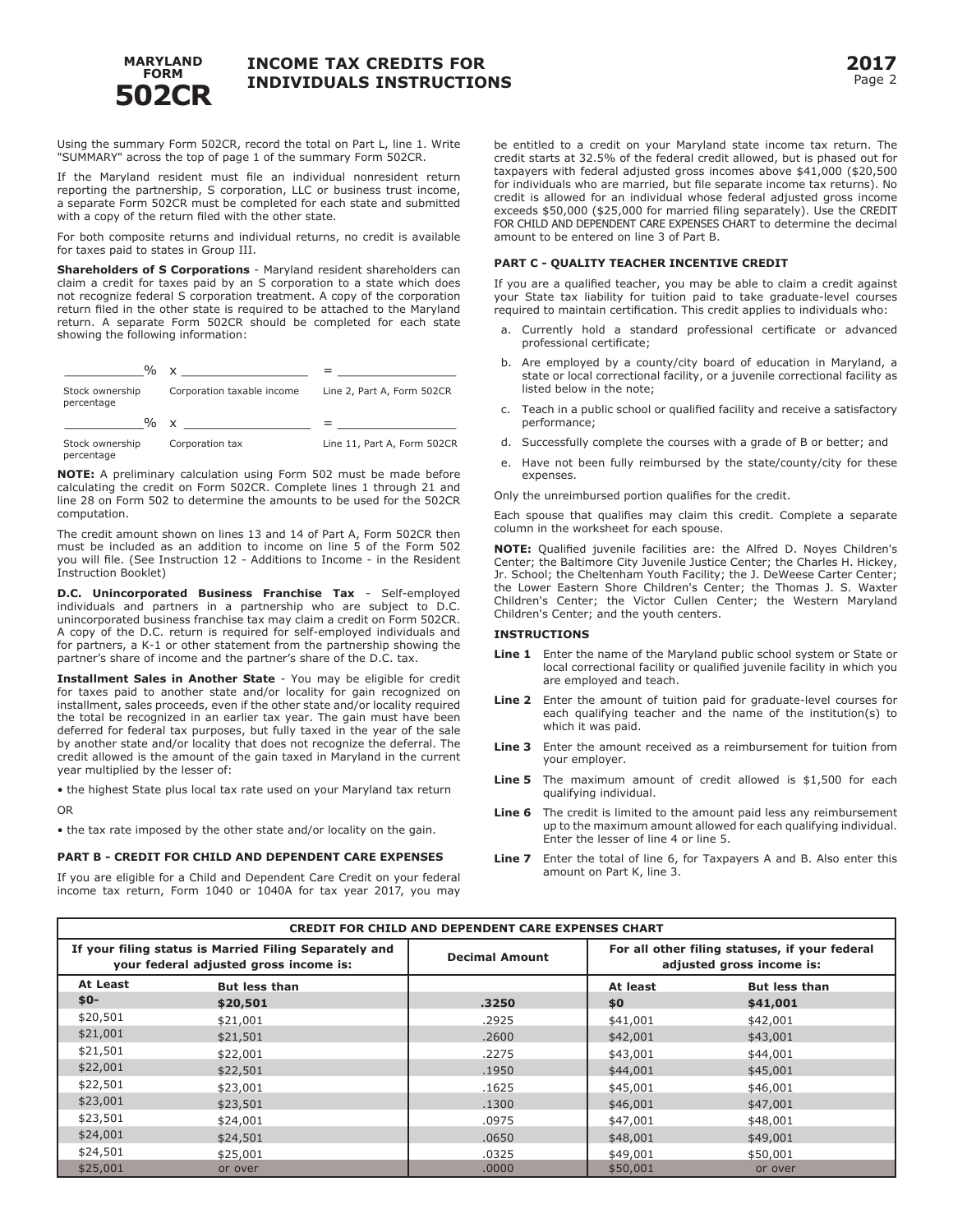

## **PART D - CREDIT FOR AQUACULTURE OYSTER FLOATS**

A credit is allowed for 100% of the amounts paid to purchase new aquaculture oyster floats that are designed to grow oysters at or under an individual homeowner's pier. The devices must be buoyant and assist in the growth of oysters for the width of the pier. In the case of a joint return, each spouse is entitled to claim the credit, provided each spouse purchases or contributes to the purchase of a float. The credit amount is limited to the lesser of the individual's state tax liability for that year or the maximum allowable credit of \$500. In the case of a joint return, each spouse must calculate his/her own state tax liability for limitation purposes.

### **PART E - LONG-TERM CARE INSURANCE CREDIT**

A **one-time credit** may be claimed against the state income tax for the payment of qualified long-term care (LTC) insurance premiums as defined by the IRS (Publication 502) for a policy to insure yourself, or your spouse, parent, stepparent, child or stepchild, who is a resident of Maryland.

A credit may not be claimed if:

- a. The insured was covered by LTC insurance prior to July 1, 2000;
- b. The credit for the insured is being claimed in this year by another taxpayer;
- c. The credit is being or has been claimed by anyone in any other tax year; or
- d. The insured is a nonresident of Maryland.

The credit is equal to the LTC premiums paid with a maximum per insured of:

| Amount | Age of Insured as of 12/31/17 |
|--------|-------------------------------|
| \$410  | 40 or less                    |
| \$500  | over 40 years                 |

## **SPECIFIC INSTRUCTIONS**

- Answer Questions 1 through 4. If you answered "yes" for any of the questions, no credit is allowed for that individual.
- Complete Columns A through D of the worksheet for each qualifying insured individual who qualifies for the credit. If more space is required, attach a separate statement.
- Enter in Column E the amount of premiums paid for each qualifying insured individual up to the maximum for that age group.
- Add the amounts in Column E and enter the total on line 5. Also enter this amount on Part K, line 5.

## **PART F - CREDIT FOR PRESERVATION AND CONSERVATION EASEMENTS**

Businesses or individuals may be eligible for a credit for an easement conveyed to the Maryland Environmental Trust, the Maryland Agricultural Land Preservation Foundation or the Maryland Department of Natural Resources to preserve open space, natural resources, agriculture, forest land, watersheds, significant ecosystems, viewsheds or historic properties if:

- 1. the easement is perpetual;
- 2. the easement is accepted and approved by the Board of Public Works; and
- 3. the fair market value of the property before and after the conveyance of the easement is substantiated by a certified real estate appraiser.

Individuals who are eligible to claim the Credit for Preservation and Conservation Easements and who are not PTE members must claim this credit on Part F of the Form 502CR. PTE members who are eligible for this credit must claim the credit on Business Income Tax Credit Form 500CR.

The credit is equal to the difference in the fair market values of the property reduced by payments received for the easement. If the property is owned jointly by more than one individual, such as a married couple, **each individual owner is entitled to the credit based on their percentage of ownership**. The credit amount is limited to the lesser of the individual's state tax liability for that year or the maximum allowable credit of \$5,000, per owner, who qualifies to claim the credit. Complete a separate column in the worksheet for each spouse. **In the case of a joint return**, each spouse must calculate their own state tax liability for limitation purposes. Use the rules for filing separate returns in Instruction 8 in the Resident booklet to calculate each spouse's Maryland tax. In

the case of a fiduciary return, the fiduciary will complete the column for Taxpayer B only.

If the individual's allowable credit amount exceeds the maximum of \$5,000, up to \$5,000 can be carried forward each subsequent year until the allowable credit is used up or 15 years, whichever first occurs.

Complete lines 1-7 of Part F. If you itemize deductions, see Instruction 14 in the Resident booklet. For line 1, enter the amount by which the fair market value of the property before the conveyance of the easement exceeds the fair market value after the conveyance as substantiated by a certified real estate appraiser, plus any carryover from the prior year.

The carryover amount can be found on Part F, line 7 of Form 502CR for tax year 2016.

For additional information, contact the Maryland Environmental Trust at 410-514-7900, **www.dnr.state.md.us/met**, the Maryland Agricultural Land Preservation Foundation at 410-841-5860, or the Department of Natural Resources at 410-260-8367.

### **PART G – RESERVED FOR FUTURE USE**

#### **PART H - COMMUNITY INVESTMENT INCOME TAX CREDIT**

Businesses or individuals who contribute to approved Community Investment Programs may be eligible for a credit against the Maryland State income tax. Contributions must be made to a nonprofit organization approved by the Department of Housing and Community Development (DHCD). The taxpayer must apply to and receive approval by the DHCD for each contribution for which a credit is claimed.

Individuals who are eligible to claim the Community Investment Tax Credit (CITC), and who are not PTE members may elect to claim this credit on Part H of Form 502CR, instead of claiming the credit on Form 500CR. However, an individual may not claim this credit on both Form 500CR and Form 502CR. PTE members who are eligible for this credit must claim the credit on Business Income Tax Credit Form 500CR.

Individuals who anticipate having a carryover of the CITC are advised to use Form 500CR instead of Form 502CR. Individuals who have an existing carryover on their 2016 Form 500CR may elect to use Form 502CR if their Excess Carryover Credit is attributable only to the CITC.

The credit is limited to 50% of the approved contributions (including real property) not to exceed \$250,000.

**NOTE:** A copy of the required approval from the DHCD must be included with Form 502CR.

## **SPECIFIC INSTRUCTIONS**

- **Line 1** Enter the amount of excess CITC carryover from 2016.
- **Line 2** Enter the amount of approved contributions on line 2.
- **Line 3** Enter 50% of line 2.
- **Line 4** Enter the amount from line 3 or \$250,000, whichever is less.
- Line 5 Add line 1 and line 4. Enter the result on line 5 and on Part K, line 8.

This credit is not refundable and is applied only against the Maryland State income tax. To the extent the credit is earned in any year and it exceeds the State income tax, you are entitled to an excess carryover of the credit until it is used or it expires five years after the credit was earned, whichever comes first.

For more information contact:

Department of Housing and Community Development Division of Neighborhood Revitalization 2 N. Charles St., Suite 450 Baltimore, MD 21202 410-209-5800 **citc.nr@mdhousing.org**

#### **PART I – ENDOW MARYLAND INCOME TAX CREDIT**

A taxpayer who makes a donation to a qualified permanent endowment fund at an eligible community foundation may be eligible for a credit against the Maryland State income tax. The taxpayer must apply to the Maryland Department of Housing and Community Development (DHCD) for a certification for the donation. This certification must be attached to the Form 502CR at the time the Maryland income tax return is filed.

Individuals who are eligible to claim the Endow Maryland income tax credit, and who are not PTE members may elect to claim this credit on Part I of Form 502CR, instead of claiming the credit on Form 500CR.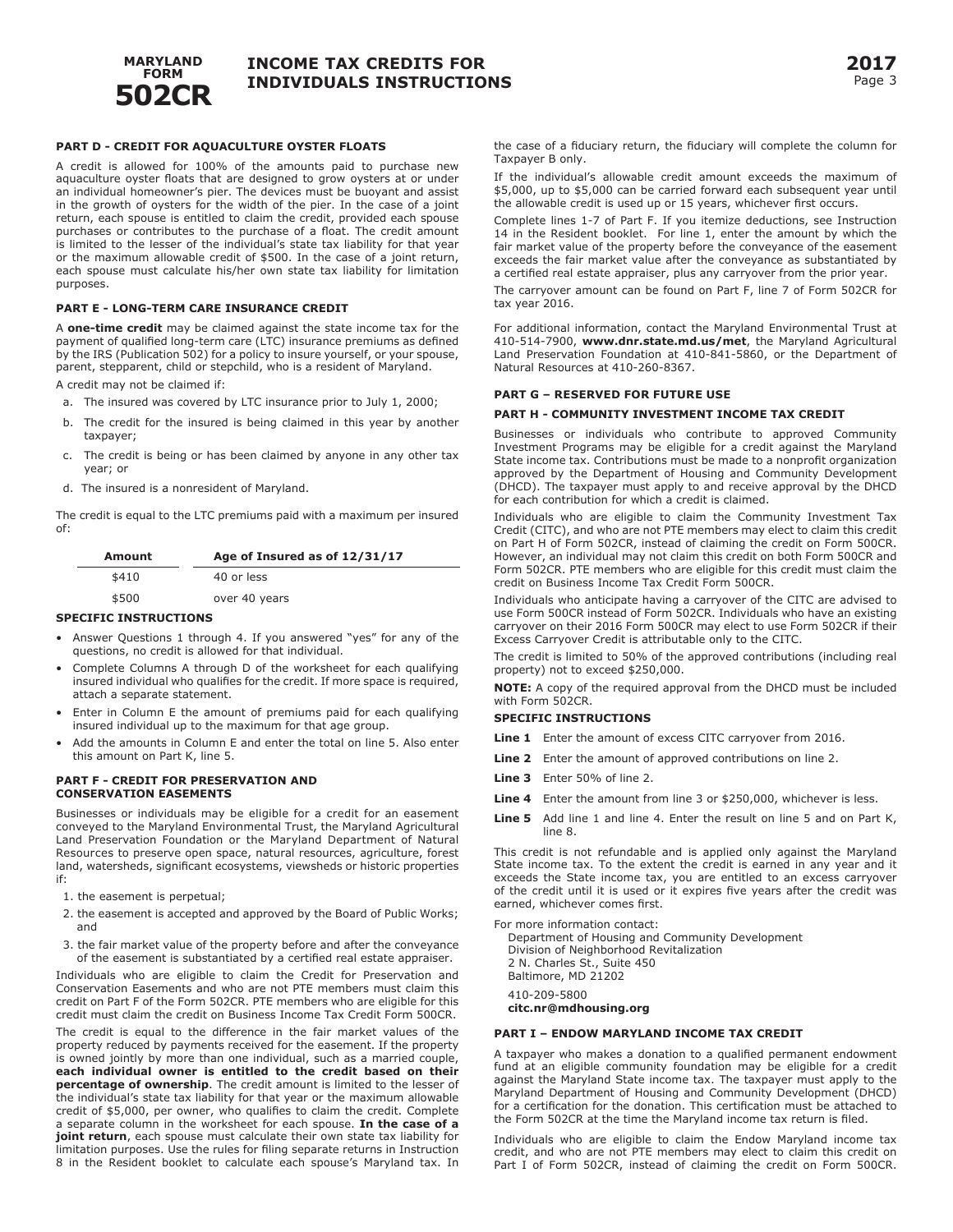

However, an individual may not claim this credit on both Form 500CR and Form 502CR. PTE members who are eligible for this credit must claim the credit on Business Income Tax Credit Form 500CR.

Individuals who anticipate having a carryover of the Endow Maryland income tax credit are advised to use Form 500CR, instead of Form 502CR.

The credit is limited to 25% of the approved donation (in cash or publicly traded securities) not to exceed \$50,000.

**NOTE:** A copy of the required approval from the DHCD must be included with Form 502CR.

## **SPECIFIC INSTRUCTIONS**

- Line 1 Enter the amount of excess Endow Maryland Income Tax Credit carryover from 2016.
- **Line 2** Enter the amount of approved donation to a qualified permanent endowment fund.
- **Line 3** Enter 25% of line 2.
- Line 4 Enter the amount from line 3 or \$50,000, whichever is less.
- **Line 5** Add line 1 and line 4. Enter the result on line 5 and on Part K, line 9.

This credit is not refundable and is applied only against the Maryland State income tax. To the extent the credit is earned in any year and it exceeds the State income tax, you are entitled to an excess carryover of the credit until it is used, or it expires five years after the credit was earned, whichever comes first.

**NOTE:** The amount of donation shown on line 2 requires an addition to income. See Instruction 12 in the Maryland Resident Instruction Booklet.

For more information contact:

Department of Housing and Community Development Division of Neighborhood Revitalization 2 N. Charles St., Suite 450 Baltimore, MD 21202 410-209-5800 **endowmaryland.nr@maryland.gov**

## **PART J – PRECEPTORS IN AREAS WITH HEALTH CARE WORKFORCE SHORTAGES TAX CREDIT**

If you are a qualified licensed physician or a qualified nurse practitioner who served without compensation as a preceptor, you may be eligible to claim a nonrefundable credit against your State tax liability. There are two credits for qualified preceptors. The first credit on line 1 is only available for licensed physicians. The second credit on line 2 is available for both licensed physicians and nurse practitioners.

A licensed physician who served as a physician preceptor in a preceptorship program authorized by an accredited medical school in Maryland may claim a credit on line 1 in the amount of \$1,000 for each student for whom the licensed physician served as a physician preceptor without compensation. For purposes of claiming the credit on line 1, "preceptorship program" means an organized system of clinical experience that, for the purpose of attaining specified learning objectives, pairs an enrolled student of a liaison committee on medical education-accredited medical school in Maryland or an individual in a postgraduate medical training program in Maryland with a licensed physician who meets the qualifications as a preceptor. To qualify for the credit, the licensed physician must have worked in an area of Maryland identified as having a health care workforce shortage by the Department of Mental Health and Hygiene. The licensed physician must have worked a minimum of three rotations, each consisting of 160 hours of community-based clinical training. The amount of this credit may not exceed \$10,000.

A nurse practitioner or licensed physician who served as a preceptor in a preceptorship program approved by the Maryland Board of Nursing may claim a credit on line 2 in the amount of \$1,000 for each nurse practitioner student for whom the nurse practitioner or licensed physician served as a preceptor without compensation. For purposes of claiming the credit on line 2, "preceptorship program" means an organized system of clinical experience that, for the purpose of attaining specified learning objectives, pairs a nurse practitioner student enrolled in a nursing education program that is recognized by the Maryland Board of Nursing with a nurse practitioner or licensed physician who meets the qualifications as a preceptor. To qualify for the credit, a nurse practitioner or licensed physician must have worked in an area of Maryland identified as having a health care workforce shortage by the Department of Mental Health and

Hygiene. The nurse practitioner or licensed physician must have worked a minimum of three rotations, each consisting of at least 100 hours of community-based clinical training. The amount of this credit may not exceed \$10,000.

Eligibility for these credits is limited to funds budgeted. Applicants seeking certification will be approved on a first-come, first-served basis. Go to the Department of Mental Health and Hygiene website at **dhmh.maryland. gov** for more information.

## **INSTRUCTIONS**

- Line 1 Enter on line 1 the amount of the tax credit certified by DHMH for a licensed physician who served as a physician preceptor in a preceptorship program, paired with enrolled student(s) of a liaison committee on medical education-accredited medical school in Maryland or an individual in a postgraduate medical training program in Maryland
- **Line 2** Enter on line 2 the amount of the tax credit certified by DHMH for a nurse practitioner or licensed physician who served as a preceptor in a preceptorship program, paired with nurse practitioner student(s) enrolled in a nursing education program recognized by the Maryland Board of Nursing.
- **Line 3** Add line 1 and line 2. Enter the result on line 3 and on Part K, line 10. This credit is limited to the State tax. There is no carryover to another year.

**NOTE:** A copy of the required certification from the Department of Health and Mental Hygiene must be included with Form 502CR.

### **PART K - INCOME TAX CREDIT SUMMARY**

This part is to summarize Parts A through J. If the total from Part K, line 11 exceeds the state tax, the excess will not be refunded.

#### **PART L - LOCAL TAX CREDIT SUMMARY**

This part is to summarize the total local tax credit available from Part A. If the total from Part L, line 1 exceeds the local tax, the excess will not be refunded. See the Instructions to Part A for questions concerning credit claimed for taxes paid to multiple states and/or localities.

## **PART M - REFUNDABLE INCOME TAX CREDITS**

## **Line 1 STUDENT LOAN DEBT RELIEF TAX CREDIT**

The Student Loan Debt Relief Tax Credit may be claimed by certain qualified taxpayers in the amount certified by the Maryland Higher Education Commission. **Note: A copy of the required certification from the Maryland Higher Education Commission must be included with Form 502CR.** "Qualified taxpayer" means an individual who has incurred at least \$20,000 in undergraduate student loan debt and has at least \$5,000 in outstanding undergraduate student loan debt when submitting an application for certification to the Maryland Higher Education Commission. The amount of any tax credit approved by the Maryland Higher Education Commission may not exceed \$5,000. The refundable tax credit must be claimed against the State income tax for the taxable year in which the Maryland Higher Education Commission certifies the tax credit.

Individuals applying for certification should submit an application to the Maryland Higher Education Commission by September 15th of each year. The Maryland Higher Education Commission shall prioritize tax credit recipients and amounts based on qualified taxpayers who:

- (1) Have higher debt burden to income ratios;
- (2) Graduated from an institution of higher education located in Maryland;
- (3) Did not receive a tax credit in a prior year; or
- (4) Were eligible for in-state tuition.

#### **Specific Instructions**

Enter the amount of the certified tax credit by the Maryland Higher Education Commission on line 1.

The total amount of the credit claimed under this section shall be **recaptured** if the individual does not use the credit approved under this section for the repayment of the individual's undergraduate student loan debt within 2 years from the close of the taxable year for which the credit is claimed. The individual who claimed the credit shall pay the total amount of the credit